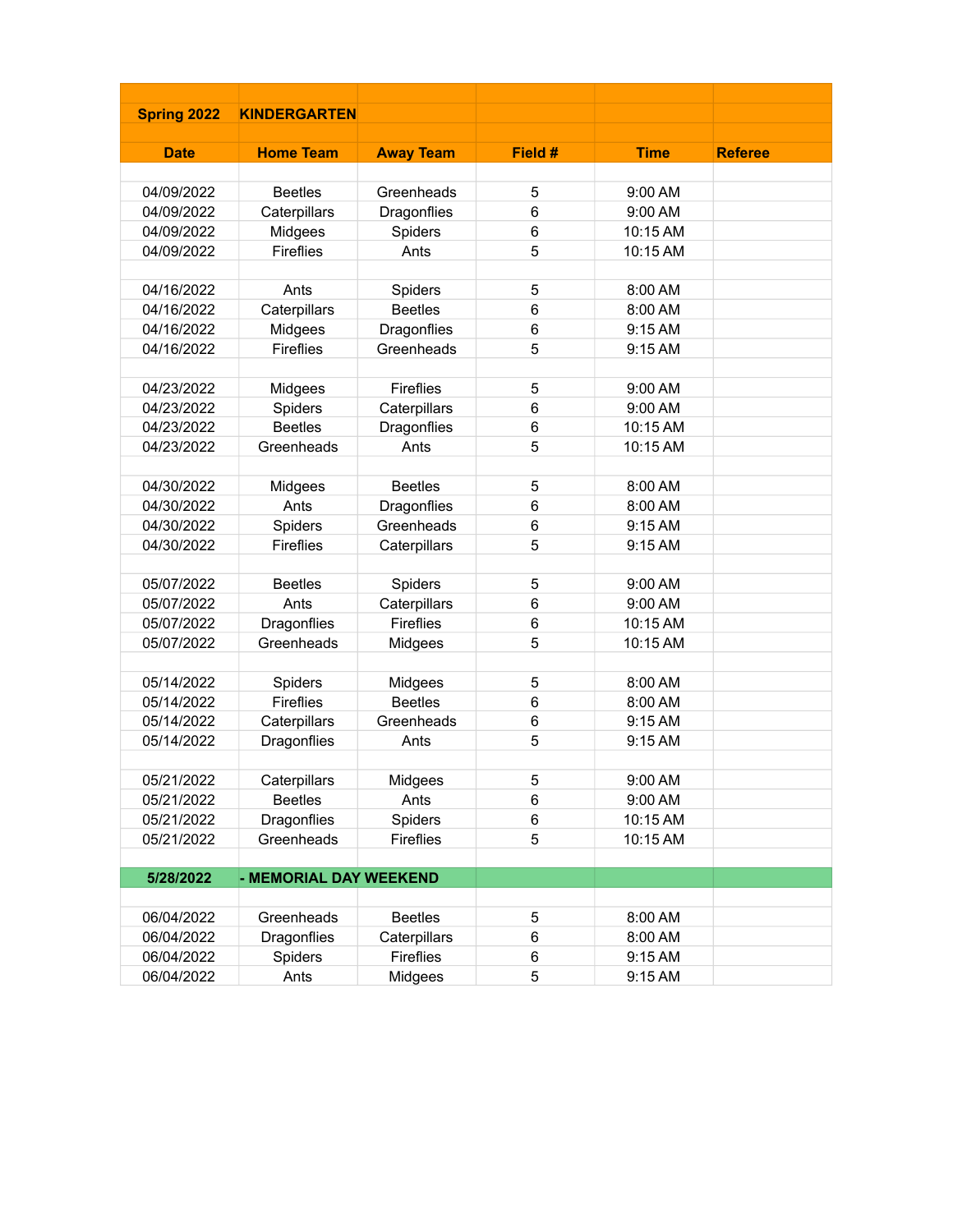| <b>Spring 2022</b> | <b>Grade 1-2 Girls</b> |                  |                         |             |                |
|--------------------|------------------------|------------------|-------------------------|-------------|----------------|
|                    |                        |                  |                         |             |                |
| <b>Date</b>        | <b>Home Team</b>       | <b>Away Team</b> | Field #                 | <b>Time</b> | <b>Referee</b> |
|                    |                        |                  |                         |             |                |
| 04/09/2022         | Cardinals              | Sparrows         | 4                       | 8:00 AM     |                |
| 04/09/2022         | Sandpipers             | <b>Robins</b>    | 3                       | 10:30 AM    |                |
|                    |                        |                  |                         |             |                |
| 04/16/2022         | <b>Robins</b>          | Cardinals        | 3                       | 8:00 AM     |                |
| 04/16/2022         | Sparrows               | Sandpipers       | 4                       | 10:30 AM    |                |
|                    |                        |                  |                         |             |                |
| 04/23/2022         | Sparrows               | <b>Robins</b>    | $\overline{4}$          | 8:00 AM     |                |
| 04/23/2022         | Sandpipers             | Cardinals        | 3                       | 10:30 AM    |                |
|                    |                        |                  |                         |             |                |
| 04/30/2022         | <b>Robins</b>          | Sandpipers       | 3                       | 8:00 AM     |                |
| 04/30/2022         | Sparrows               | Cardinals        | $\overline{4}$          | 10:30 AM    |                |
|                    |                        |                  |                         |             |                |
| 05/07/2022         | Sandpipers             | Sparrows         | $\overline{4}$          | 8:00 AM     |                |
| 05/07/2022         | Cardinals              | <b>Robins</b>    | 3                       | 10:30 AM    |                |
|                    |                        |                  |                         |             |                |
| 05/14/2022         | <b>Robins</b>          | Sparrows         | 3                       | 8:00 AM     |                |
| 05/14/2022         | Cardinals              | Sandpipers       | $\overline{4}$          | 10:30 AM    |                |
|                    |                        |                  |                         |             |                |
| 05/21/2022         | Cardinals              | Sparrows         | 4                       | 8:00 AM     |                |
| 05/21/2022         | Sandpipers             | <b>Robins</b>    | 3                       | 10:30 AM    |                |
|                    |                        |                  |                         |             |                |
| 5/28/2022          | - MEMORIAL DAY WEEKEND |                  |                         |             |                |
| 5/28/2022          |                        |                  |                         |             |                |
|                    |                        |                  |                         |             |                |
| 06/04/2022         | <b>Robins</b>          | Cardinals        | $\overline{\mathbf{4}}$ | 8:00 AM     |                |
| 06/04/2022         | Sparrows               | Sandpipers       | 3                       | 10:30 AM    |                |